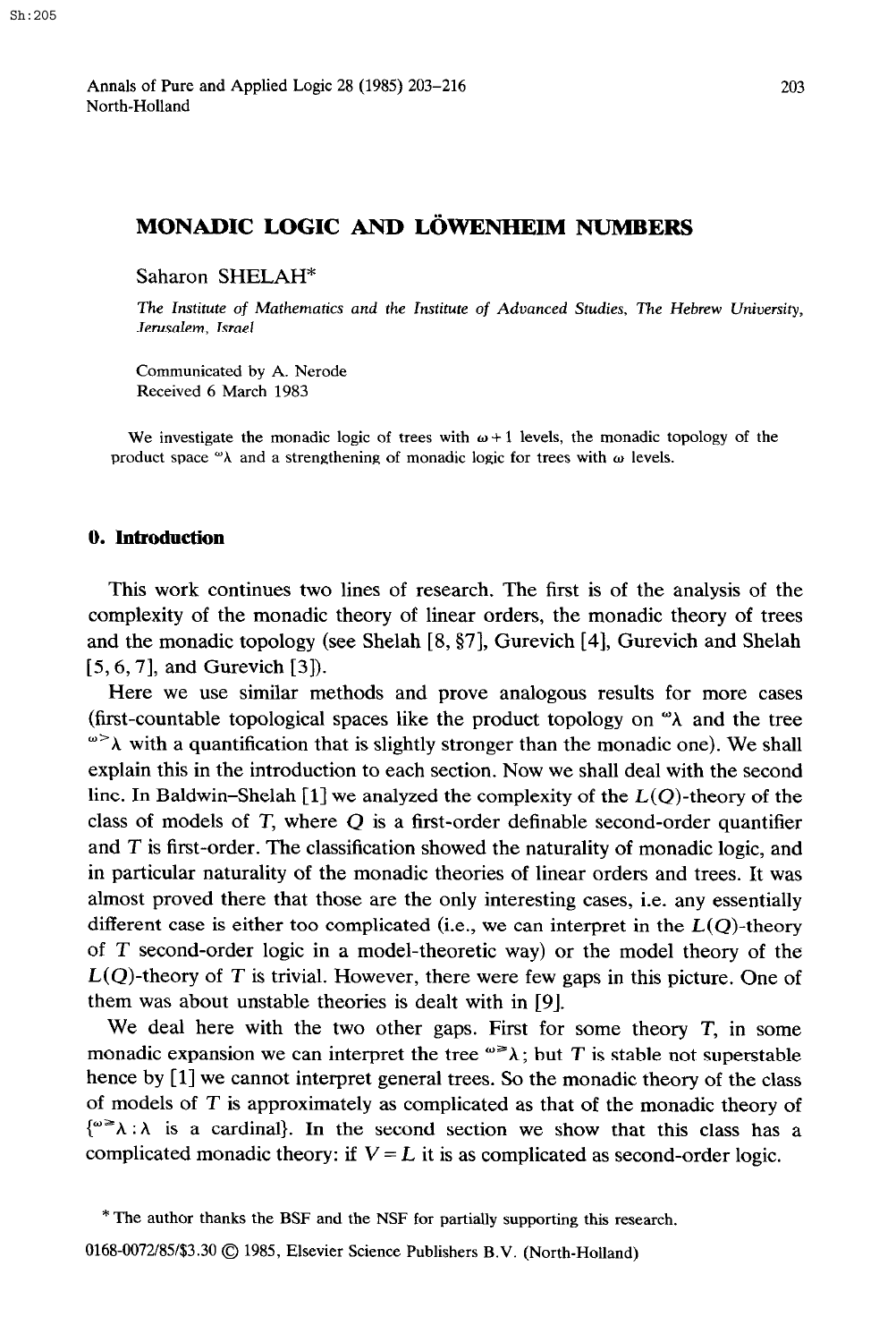#### **204 s. Shelah**

So the Löwenheim number of the monadic theory of  $T$  is large, but not the Hanf number. Second, for some superstable  $T$  in the monadic theory of models of T we can interpret fragments of the  $L_{\omega,\omega}(\text{Mon})$ -theory of the tree  $\omega > \lambda$ . We prove in Section 1 that under  $V = L$  we can interpret there the second-order theory of  $\lambda$ . In fact, instead of dealing with infinitary languages we deal with the following quantifier on trees  $(Q^{pdf})$  meaning "there is a function f,  $f(x) \le x$  such that ...". As in our trees f is determined by  $\langle P_i^f: l \leq \rangle$ , where  $P_i^f = \{x : f(x) \text{ is in the } l\text{th level}\}\,$ for infinitary languages there is no difference between monadic logic and the logic with the new quantifiers (for suitable trees). Again we can deduce some results on the Löwenheim numbers.

## **1. Boolean interpretation in the tree**  $\infty$  $\lambda$

The standard way to prove that a theory  $T_1$  is at least as complicated as  $T_2$  (i.e., the Turing degrees of  $T_1$  is  $\geq$  the Turing degree of  $T_2$ ) is to find a first-order interpretation of the models of  $T_2$  in models of  $T_1$ .

In [8] we have proved that the monadic theory of the real order is complicated but our interpretation was not standard. (We used there CH but this was eliminated in Gurevich and Shelah [5].) Gurevich [4] saw that really only the topology was used. In Gurevich and Shelah [6] the meaning of our interpretation was clarified. We interpreted not a usual model, but a Boolean-valued model where the Boolean algebra was the completion of the Boolean algebra of regular open subsets of the real line. In particular it is possible to interpret in the monadic theory of the real line the second-order theory of  $\aleph_0$  in the world resulting from Cohen forcing.

It is known that the monadic theory of the tree  $\omega > \lambda$  is decidable (see a generalization of Rabin's theorem due to Shelah and Stup, see [8, Theorems 0.4, 0.5, 0.6]). However we consider here a stronger quantifier  $(Q^{pd}f)$  ranging over one-place functions f satisfying  $f(x) \le x$ . We generalize easily the results of [6] for the new quantifier. Here the Boolean algebra involved is that of the standard collapse of  $\lambda$ . Now if  $V = L$  is the universe, then after the collapse we can reconstruct easily the old universe. In this case in the  $L(Q^{pd})$ -theory of  $\omega > \lambda$  we can interpret the second-order theory of  $\lambda$ .

**1.1. Definition.** (1) Let  $K_{tr}$  be the class of trees  $T = (T, \leq),$  i.e., partial order, so that for each  $x \in T$ ,  $\{y : y \leq x\}$  is linearly well ordered, with order-type being called the level of x,  $lev(x)$ . Let

$$
T_{\alpha} = \{x \in T : \text{lev}(x) = \alpha\}, \qquad K_{\text{tr}}^{\alpha} = \{T : T = \bigcup_{\beta < \alpha} T_{\beta}\}.
$$

(2) We look at  $\beta > \alpha$  as a tree, by the natural ordering: being an initial segment.

(3) We call *T* endless if  $(\forall x \in T)(\exists y \in T)[x \le y]$ .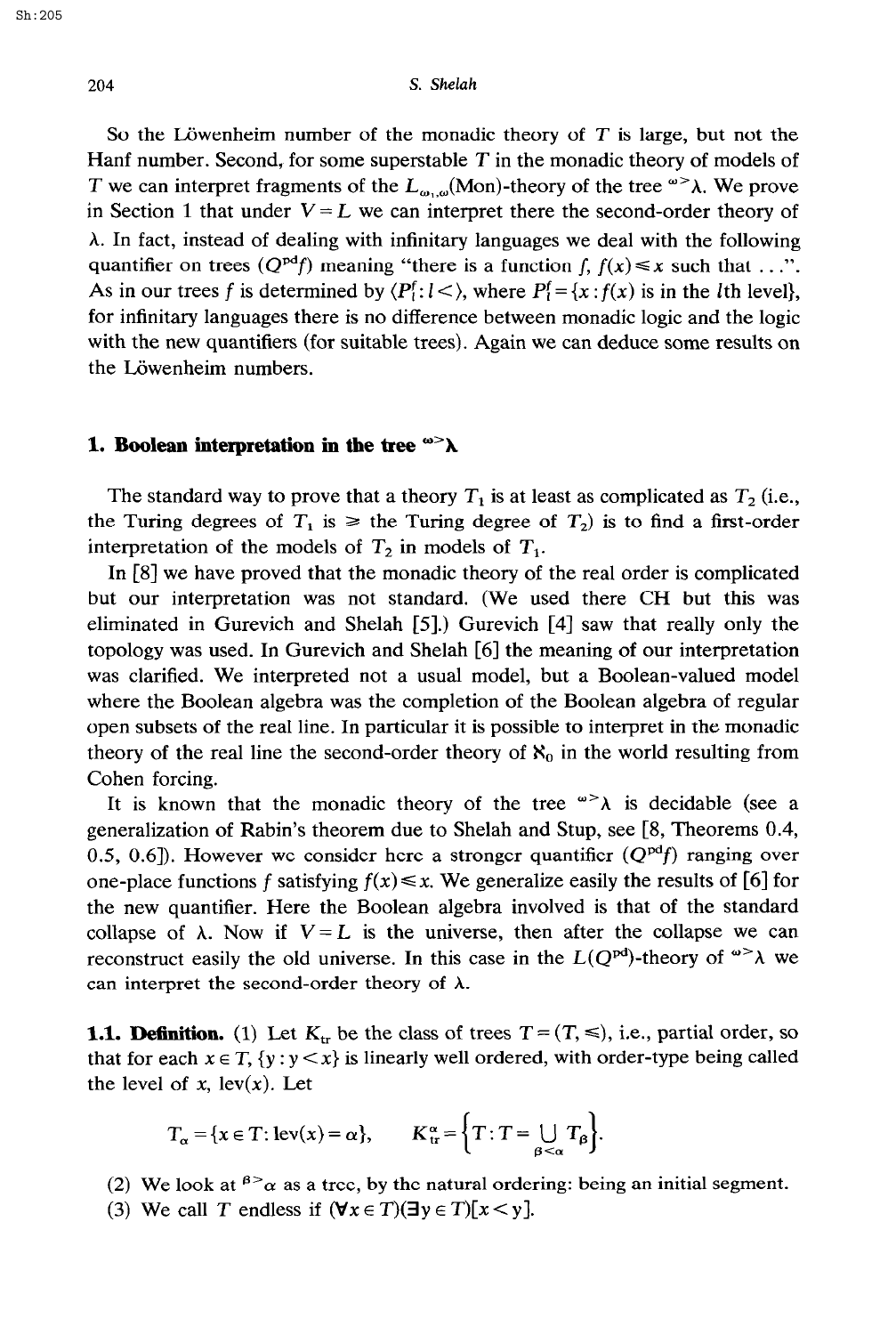**1.2. Definition.** For trees T, the quantifier  $(Q^{\text{pd}}f)$  ranges over partial functions f such that  $f(x) \le x$  for  $x \in \text{Dom } f$ . We call such f a p.d. function.

Note that by their domain they give monadic quantification. Let *W, X, Y, Z* be monadic variables.

**1.3. Notation.** (1) A basic open subset of *T* is  $T_{\geq x} = \{y : y \geq x\}$  for  $x \in T$ .

(2) An open set is a union of basic open sets (so the topology is not Hausdorff).

(3) A subset of T is dense if it is not disjoint to any basic open set.

(4) A subset A of T is a *full subtree* if  $A \neq \emptyset$ , A is downward closed  $(y \lt x \land x \in A \rightarrow y \in A)$ , for every  $x \in A$ ,  $|\text{Suc}_T(x) \cap A| = 1$  or  $\text{Suc}_T(x) \subseteq A$ , (where  $Suc_T(x)$  is the set of immediate successors of x) and for every  $x \in A$  for some y,  $x < y \in A$ , Suc<sub>r</sub>(y)  $\subseteq A$ .

**1.3A. Convention.** A model in this section is an endless  $(T, \leq) \in K_{\text{tr}}^{\omega}$  expanded by some p.d. functions (hence monadic predicates).

**1.4. Claim.** The  $L(Q^{pd})$ -theories of  $K^{\omega}_{tt}$  and  $\{^{\omega}>\lambda:\lambda\}$  are recursive one in the other.

**1.5. Lemma.** *There is a formula*  $\phi(X, f) \in L_{\omega,\omega}$  *such that if*  $T = (T, \leq) \in K_{\text{tr}}$ *, and*  $P_i$  $(i < \alpha)$  are pairwise disjoint dense subsets of T, then for some p.d. function f, and for *every*  $X \subseteq T$ ,

 $T \models \phi[X, f]$  *iff*  $\bigcup \{T_{\geq x}: (\exists i \leq \alpha)((T_{\geq x} \cap X = T_{\geq x} \cap P_i))\}$  *is dense and open.* 

**Proof.** Define *f*: if  $x \in P_i$ , then  $f(x)$  is the minimal  $y \leq x$  such that  $y \in P_i$ ; if  $x \notin \bigcup_{i \leq \alpha} P_i$ ,  $f(x)$  is not defined.

 $\phi(X, f)$  says: for every x there is  $y > x$ , such that for every  $z \ge y$ ,  $\lceil f(z) = f(y) \Leftrightarrow z \in X \rceil$ .

**1.6. Lemma.** *For*  $k < \omega$  *there is a formula*  $\psi(X_0, \ldots, X_{k-1}, \overline{f}) \in L(Q^{pd})$  (or even in  $L(\text{Mon})$  *such that: for every*  $T \in K^{\omega}_{\text{tr}}$  and  $\{\bar{P}^i : i \leq \alpha\}$  where  $(\forall x \in T)$   $(|T_{\gg x}| \geq |\alpha|)$ ,  $\bar{P}^i = \langle P_i^i: l \leq k \rangle$ ,  $P_i^i$  a subset of T, there is  $\bar{f}'$  (a sequence of p.d. functions for T of the *length of*  $\bar{f}$ ) such that: for any  $A_0, \ldots, A_{k-1} \subseteq T$ ,  $T \models \psi[A_0, \ldots, A_{k-1}, \bar{f}']$  *iff lJ{T<sub>inx</sub> : for some i* <  $\alpha$  *for each l* < *k,*  $A_i \cap T_{\geq x} = P_i^i \cap T_{\geq x}$ *} is dense.* 

**Proof.** We can find functions  $g_i^i: T \to T$  (for  $i < \alpha, l < k$ ) such that  $(\forall x \in T)(g_i^i(x) > x)$ , each  $g_i^i$  is one-to-one,  $g_i^i(x) \leq g_m^i(x)$  for  $1 < m < k$  and their ranges are pairwise disjoint. [Let  $A' = \{x \in T: (\forall y)(x \le y \in T \rightarrow |T_{\le x}| = |T_{\le y}|\}$ ,  $A'' = {x \in A': (\forall y \leq x)(y \notin A')},$  now define the  $g_i^i$  on each  $T_{\geq x}$  ( $x \in A''$ ) separately so that infinitely many pairwise comparable elements of  $T_{\geq x}$  are in the range of no  $g_i^i$ .]

We now define a partial p.d. function  $h_1$ ,  $h^m$  (for  $l < k$ ,  $m < k$ ):  $h^m(g_{m+1}^i(x)) =$  $g_m^i(x)$  and  $h_l(g_l^i(x)) = x$  (as the ranges of the  $g_l^i$  ( $i < \alpha$ ) are pairwise disjoint,  $h_l$  and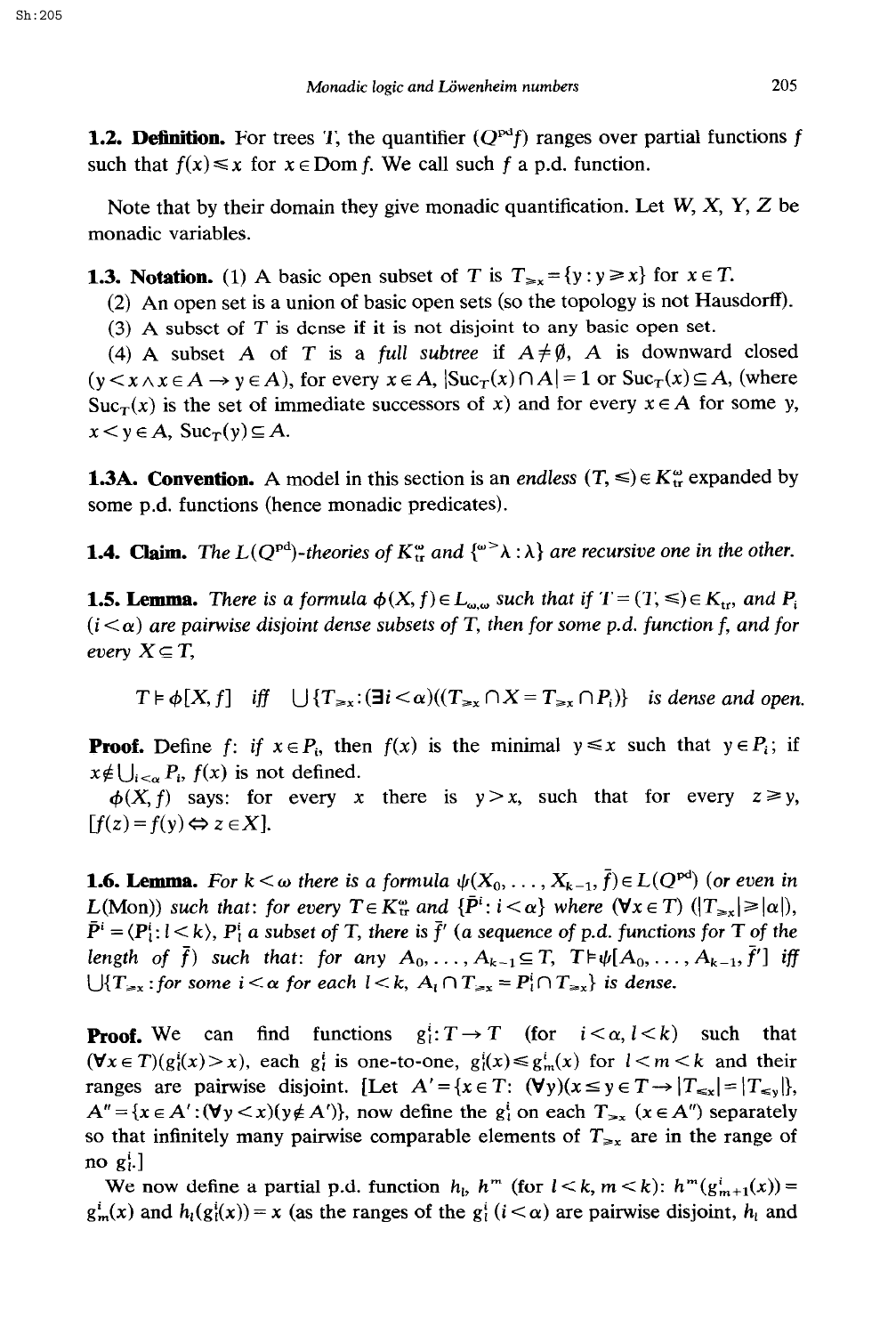$h^m$  are well-defined functions). Let  $Q_i^i = \{g_i^i(x) : x \in P_i^i\}$ . Let  $\bar{h} = \langle h_i, h^i : l \leq k \rangle$ , and let  $g_i$  be such that for every  $X \subseteq T$ :  $T \models \varphi[X, g_i]$  iff  $\bigcup \{T_{\geq x}: (\exists i \leq \alpha)(T_{\geq x} \cap X = T_{\geq x} \cap Q_i^i)\}$  is dense and open. (The formula  $\varphi$  is from 1.5, and  $g_i$  exists by 1.5.)

Let  $\psi(X_0,\ldots,X_{k-1}, h_0,\ldots,h_{k-1}, g_0,\ldots,g_{k+1},h^0,\ldots,h^{k-2})$  say: there are  $Y_0, \ldots, Y_{k-1}$  s.t.  $\bigwedge_{l \leq k} \varphi(Y_l, g_l)$  and

$$
\bigwedge_{l \leq k} (\forall z)(z \in Y_l \equiv h_l(x) \in X_l) \land \bigwedge_{l \leq k-1} (\forall z)(z \in Y_{l+1} \equiv h^l(z) \in Y_l)
$$
  

$$
\land \bigwedge_{l \leq k-1} (\forall z)(\exists z_1)(z \in Y_l \rightarrow z_1 \in Y_{l+1} \land h^l(z_1) = z).
$$

**1.7. Notation.** (1)  $\mu$  will vary on basic open sets (for a relevant *T*).

(2)  $\text{Val}_{T}\theta(u, X_1,\ldots, f_1,\ldots) = \bigcup \{u : T \models \theta(u, X_1,\ldots, f_1,\ldots)\};$  we omit the subscript *T* when its identity is clear.

(3) We say  $X \equiv Y$  if  $(X - Y) \cup (Y - X)$  is a nowhere dense set (this is an equivalence relation).

**1.8. Lemma.** There are  $\partial(u, X, \bar{f}), \partial_+(u, X, Y, Z, \bar{f}), \partial_x(u, X, Y, Z, \bar{f})$  such that for *any T and pairwise disjoint dense*  $P_n \subseteq T$   $(n < \omega)$  there is an  $\bar{f}$  such that:

(a) *For*  $X \subseteq T$ 

$$
\operatorname{val} \partial(u, X, \overline{f}) = \operatorname{val}\left(\bigvee_n [P_n \cap u = X \cap u]\right).
$$

(b) *For X*, *Y*,  $Z \subseteq T$ 

$$
\operatorname{val} \partial_+(u, X, Y, Z, f)
$$
  
=
$$
\operatorname{val} \Big( \bigvee_{n+m=k} [P_n \cap u = X \cap u \wedge P_m \cap u = Y \cap u \wedge P_k \cap u = Z \cap u] \Big).
$$

(c) *For X, Y, Z* $\subseteq$ *T* val  $\partial_x(u, X, Y, Z, \bar{f})$ <br>= val $\left(\bigvee_{m=1}^{\infty} [P_m \cap u = X \cap u \wedge P_m \cap u = Y \cap u \wedge P_k \cap u = Z \cap u)\right)$ .

**1.8A Remark.** In (a), (b), (c) inside the right-side formulas we can replace =  $by =$ .

**Proof.** By 1.6 (as T is endless).

**1.9 Lemma.** There is a formula  $\partial^*(\bar{f}) \in L(Q^{pd})$  such that:  $T \models \partial^*(\bar{f})$  iff for some  $P_n$  $(n < \omega)$  the conclusion of 1.8 is satisfied.

**Proof.** Straightforward. Let  $\partial_1^*$  tell the obvious properties and then say  $\{X \} =$ : val  $\partial(u, X, \bar{f}) = T$  is minimal among  $\{X/\equiv : \text{val }\partial(u, X, \bar{g}) = T\}$ :  $T \models \partial_1^*(\bar{g})$ , for  $\bar{g}$  and  $\bar{f}$  we have the same "one", "zero" and successor operations when defined}.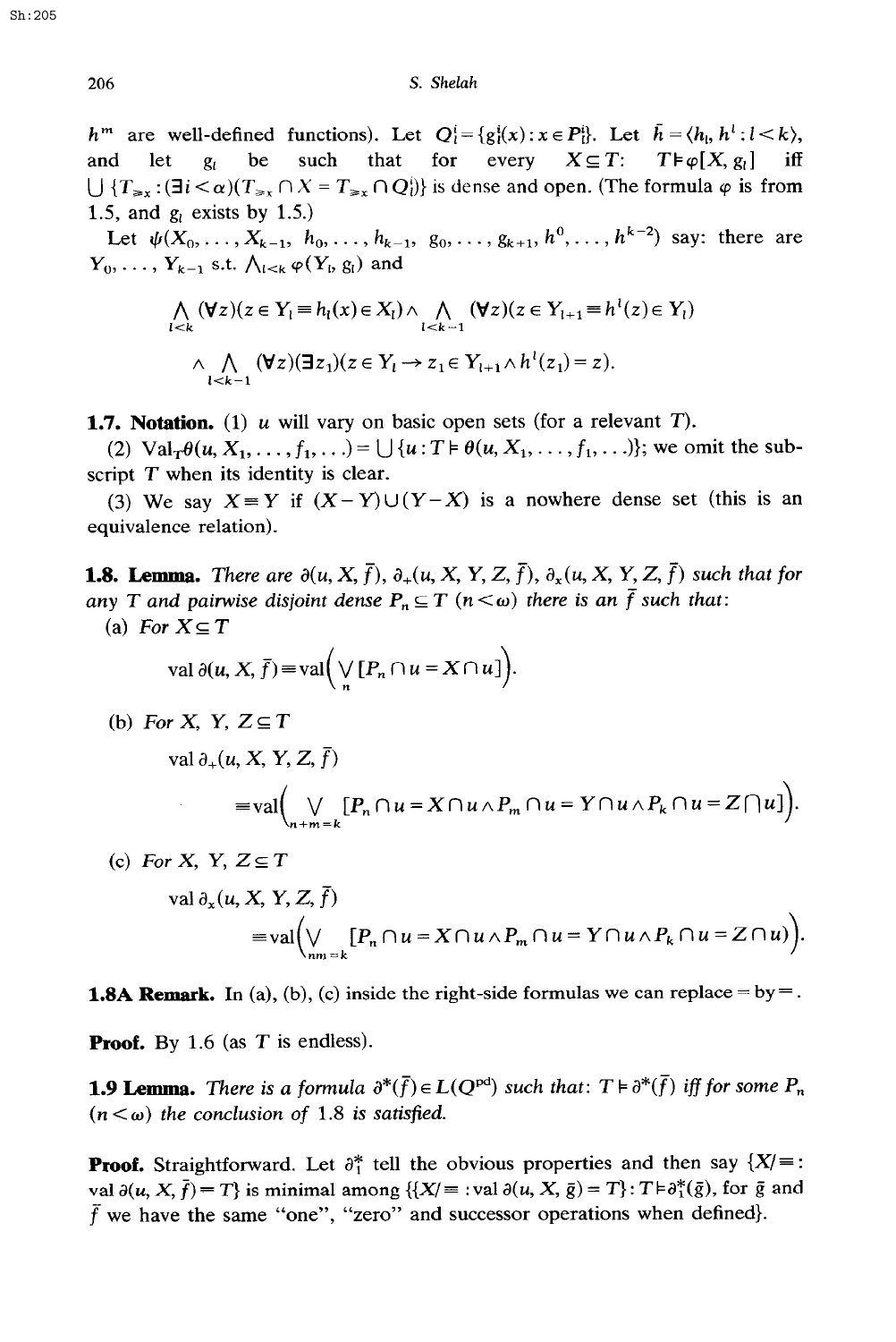**1.10. Definition.** Let  $P_n$   $(n < \omega)$ ,  $\vec{f}$  be as in 1.8. We can consider T as a forcing **notion.** 

**(1) If A is a T-name of a set of natural numbers, let** 

 $R[A] = \{x \in T: \text{ for some } y \leq x \text{ and } n, y \Vdash_T "n \in A" \text{ and } x \in P_n\}.$ 

(2) If  $X \subseteq T$  let  $N(X)$  be the following T-name of a set of natural numbers: for  $x \in T$ ,

 $x \Vdash "n \in N(X)"$  iff  $(T_{\geq x})$ -val $(P_n \cap u \subseteq X)$  is nowhere dense.

**1.11. Fact.** In the context of 1.10

(1)  $\mathbf{H}^{\cdot\cdot\cdot}\mathbf{A} = N(R[\mathbf{A}])^{\cdot\cdot\cdot}$ , and if  $\mathbf{H}_\mathrm{T}^{\cdot\cdot\cdot}\mathbf{A}_1 = \mathbf{A}_2^{\cdot\cdot\cdot}$  then  $R(\mathbf{A}_1) = R(\mathbf{A}_2)$ .

(2)  $R[A] = R[N(R[A])]$ , and if  $X_1 = X_2$   $(X_1, X_2 \subseteq T)$  then  $\Vdash_{T} N(X_1) =$  $N(X_2)$ ".

**1.12. Lemma.** For every formula  $\phi(X_1, \ldots, X_n, y_1, \ldots, y_m)$  in second-order *number theory we can recursively compute a formula* 

 $\phi^+(u, X_1, \ldots, X_n, Y_1, \ldots, Y_m)$ 

such that the following holds: (for  $P_n(n < \omega)$ ,  $\bar{f}$  as in 1.8)

(\*) For any T-names  $A_1, \ldots, A_n$  of sets of natural numbers, and natural numbers  $k_1, \ldots, k_m$ :

$$
\bigcup \{T_{\geq x}: x \Vdash ``\phi(\mathbf{A}_1, \ldots, \mathbf{A}_n, k_1, \ldots, k_n)"\}
$$
  
= val  $\phi^+(u, R[\mathbf{A}_1], \ldots, R[\mathbf{A}_n], P_{k_1}, \ldots, P_{k_m}).$ 

**Proof.** By straightforward induction on φ.

**From 1.12 and 1.8, 1.9 we get:** 

**1.13. Conclusion.** *For every sentence a in second-order logic we can compute a sentence*  $\partial^*$  *in*  $L_{\alpha,\omega}(Q^{pd})$  (*tree's language*) *such that:* 

 $({}^{\omega}A, \leq)$  ||-  $\partial^*$  *iff*  $\|H_{col(x_0,A)}(G, \leq)$  ||-  $\partial$  *for some*  $\alpha \leq \lambda^+$ *."* 

**1.14. Conclusion.**  $(V = L)$ . Second-order logic and  $L(Q^{pd})$ -theory of  $K_{tr}^{\omega}$  are bi*interpretable and have the same Liiwenheim number.* 

**1.15. Conclusion.** *If T* has finite language, *T* is stable but not superstable, then  $K_{\text{tr}}^{(\omega)}, Q^{\text{pd}})$   $\leq$  (T, mon) (hence the conclusions on Löwenheim numbers).

**Proof.** See [1, VII 2.1, 2.2].

**1.16. Claim.** There is a superstable T with finite language,  $(T_\infty, 2nd) \neq (T, \text{mon})$ , T *has nice decomposition but*  $(K_{tr}^{\omega}, Q^{pd}) \leq (T, \text{mon}).$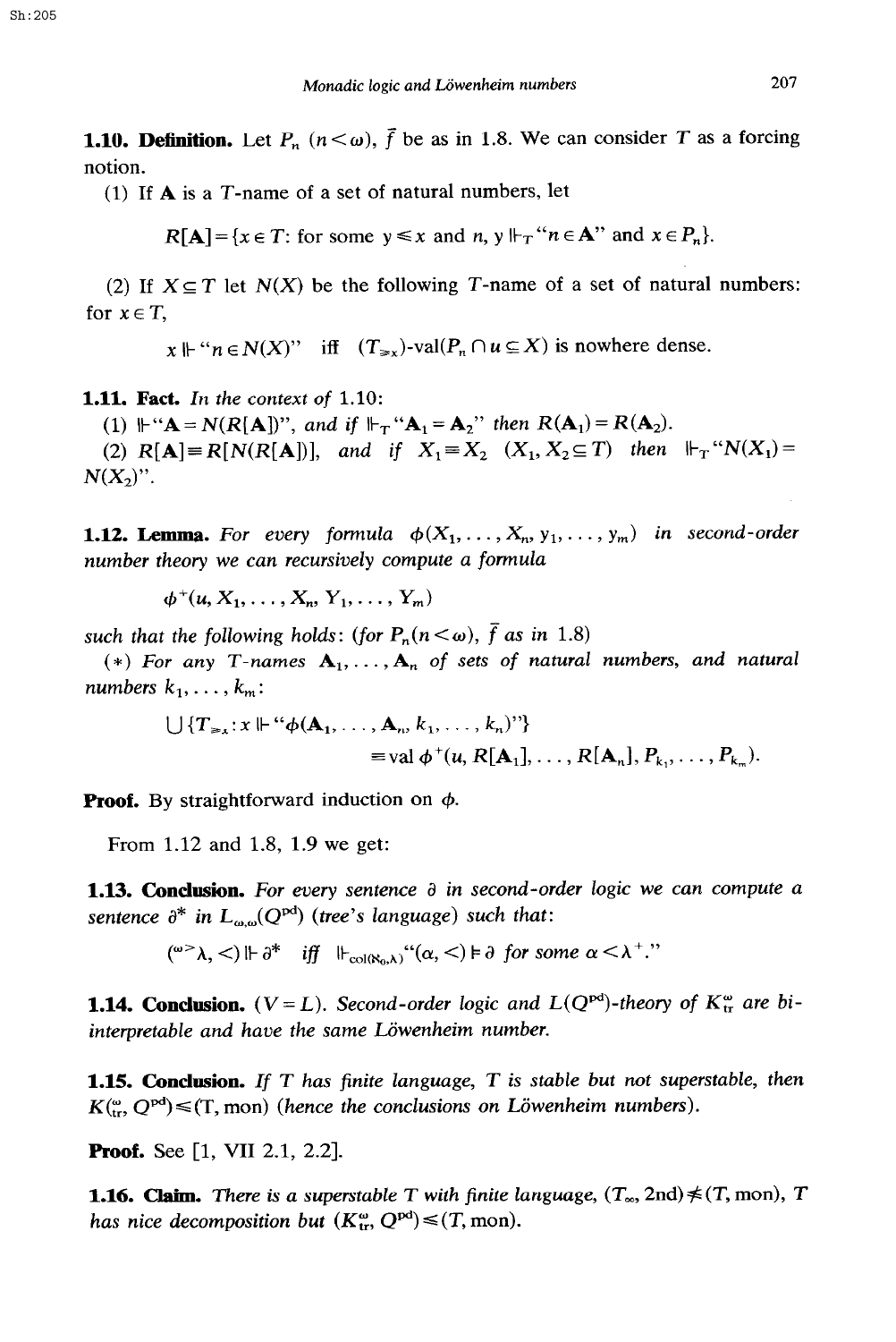#### Proof. Let

 $|M| = \{(\eta, k):$  for some  $m < \omega, \eta \in \mathbb{R}^n$ , and  $(\exists l)$   $k < l^2 \le m\}$ .  $G^M$  a one-place partial function,  $G((\eta, k)) = (\eta, k + 1)$ .  $F^M$  a one-place partial function,

$$
F((\eta, k)) = \begin{cases} (\eta, k) & \text{if } l(\eta) = 0, \\ (\eta \restriction (m-1), k) & \text{if } l(n) = m, k < m, \exists l \ (k = l^2), \\ (\eta \restriction (m-1), k-1) & \text{if } l(\eta) = m, k = m, \exists l \ (k = l^2). \end{cases}
$$

*T* will be Th $(M)$ .

**1.17. Claim.** If  $\lambda \ge \aleph_1$ ,  $\mu \ge \aleph_0$ , then every formula in  $L_{\lambda,\mu}(Q^{pd})$  is equivalent to some formula in  $L_{\lambda,\mu}(\text{Mon})$  (if we restrict ourselves to e.g. endless trees in  $K_{\text{tr}}^{\omega}$ ). So the Löwenheim number of those logics are equal.

### 2. Boolean interpretation in the trees or topologies  $\alpha \lambda$

We know that the class of linear orders has a very complicated monadic theory: by Gurevich and Shelah [7] under a weak set theoretic hypothesis (there are arbitrarily large cardinals  $\lambda$  with  $\lambda = \lambda^{<\lambda}$ , the monadic theory of linear orders and second-order logic are bi-interpretable (hence have the same Turing degree). We also know, by similar methods, that this holds for the class of trees and for the class of topologies (see below), (see [7]). As the results for topologies imply easily the rest, we shall concentrate on the monadic topology for a topological space  $X$ in the following first-order structure  $M_X$ . The universe is the family of all subsets of  $X$ , and the relations are the inclusion, and a unary relation for being a closed set. We shall write  $X \models \phi$  instead  $M_x \models \phi$ . Let K denote a class of topological spaces.

Now in [7], the topological spaces, that played the central role in the proof, were those of a quite saturated linear orders. However, many interesting classes of topological spaces consist of first-countable spaces only, hence the proof of [7] is not applicable. We shall interpret second-order logic for certain classes of that sort, but at some price, e.g., assuming  $V = L$ . Note that set-theoretic hypothesis occur twice. First, as in Section 1, we interpret in monadic theory of  $\alpha \lambda$ second-order logic of  $\aleph_0$  of the universe after the standard collapse of  $\lambda$ . Secondly we need the continuum hypothesis to carry the combinatorial argument. In our proof the central role, fulfilled by saturated linear orders in [7], is fulfilled here by the product topology on  $\alpha$ .

A reader may ask why we should concentrate on the case " $\lambda$  and not on " $\lambda$  for, say,  $\kappa = \omega_1$ . Our only reason is that this case has applications whereas for other cases there are no obvious applications. If we want to deal with the case of  $\kappa \lambda$ (and  $(Pr_{\kappa}^{1})$ ,  $(Pr_{\kappa}^{2})$ , see 2.5) we should consider  $\kappa$ -distributively as in [7].

For history of the subject (Boolean interpretations, modesty etc.) see [3]. We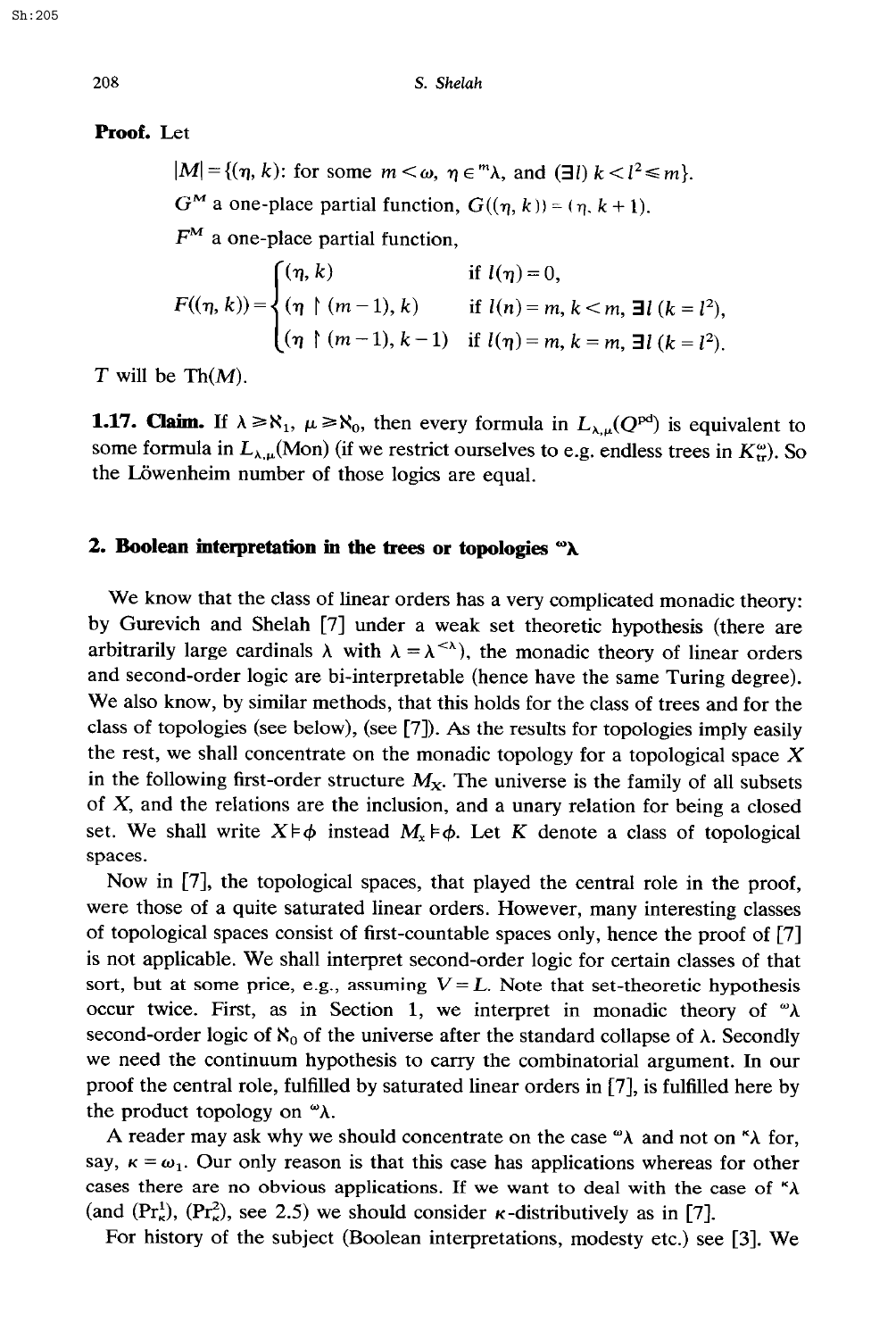Sh:205

could use other topologies, e.g., the space  $\infty$ , where the basic open sets are  $A_n^k = \{\eta \mid \alpha : k < \alpha \leq \omega\}$ . Our methods apply with minor changes to these topologies.

**2.1. Definition.** (1) We consider  $\lambda$  as the discrete topological space with  $\lambda =$  $\{\alpha : \alpha < \lambda\}$  as set of points.

(2)  $\prod_{n<\omega}\lambda_n = {\eta : l(\eta) = \omega, \eta(n) < \lambda_n}$  is considered as the product topological space (the basic open sets are  $B_{\nu} = {\eta \in \prod_{n < \omega} \lambda_n : \nu \leq \eta}$  for  $\nu \in \omega^{\infty} \lambda$ ). Note  $\omega \lambda =$  $\prod_{n<\omega}\lambda$ ; similarly for " $\lambda$ .

(3)  $K_{\lambda}^{H}$  is the class of topological spaces, with no isolated points satisfying: if  $\alpha \leq \lambda$ , and for  $l = 1, 2, \langle \mathcal{D}_i^1 : i \leq \alpha \rangle$  is a sequence of pairwise disjoint dense subsets of X, then for some autohomomorphism G of X, for every *i*,  $G(\mathcal{D}_i^1) \cap \mathcal{D}_i^2$  is a dense subset of X.

(4) For a topological space X let  $Q[X]$  be the following forcing notion: the open subsets of X ordered by inverse inclusion.

(5) A set  $\mathcal{D} \subseteq X$  is p-modest in X, if for any  $Z_1, \ldots, Z_p \subseteq \mathcal{D}$  s.t. each  $Z_m$  is dense in  $\bigcup_{l=1}^p Z_l$ , there is a perfect subset P of X,  $P \cap \mathcal{D} \subseteq \bigcup_{l=1}^p Z_l$  and  $P \cap Z_m$  is dense in P for  $m = 1, \ldots, p$ .

(6) We let u vary on open sets, and define (as in 1.7) val<sub>x</sub>  $\theta(u, Y_1, Y_2, ...)$  $\bigcup \{u: X \models \theta[u, Y_1, \ldots]\},\$ 

 $Y = Z$  iff  $(Y - Z) \cup (Z - Y)$  is nowhere dense.

(7) We call  $P \subseteq \alpha$  perfect if

(a)  $P$  is not empty.

(b) For every  $\eta \in P$  and  $\alpha < \kappa$ , there is  $\nu \in P$ ,  $\nu \neq \eta$ ,  $\nu \upharpoonright \alpha = \eta \upharpoonright \alpha$ .

(c) For every limit  $\delta < \kappa$ , and  $\nu \in \delta \lambda$  if  $(\forall i < \delta)(\exists \eta \in P)(\nu \restriction i = \eta \restriction i)$ , then  $(\exists \eta \in P)(\nu = \eta \restriction \delta).$ 

Note that for  $\kappa = \omega$ , (c) says nothing and then this is the usual notion of perfect; but even for  $\kappa > \aleph_0$ , our "perfect" is definable (in  $M_x$ ,  $X = \kappa \lambda$ ) if we expand the model by the lexicographic order on  $\lambda$ ; for this it suffices to replace X by its completion Y (as a linear order) and expand  $M_Y$  by a predicate for X.

2.2. **Remark.** We shall show that for some suitable X's, we can interpret what we want. However, this is enough to prove undecidability of the monadic topological theory of K, but not the stronger results we want. So we shall need to show that the subclass of suitable  $X$ 's is definable, or restrict ourselves to this class.

Note that in the first section, this point is trivial: We can easily define the class of endless trees with  $\leq \omega$  levels, but such problem was dealt with in [7] (and was a major obstacle).

**2.3. Fact.** (1) For any closed  $C \subseteq \mathcal{A}$  satisfying:

(\*)  $[v \in \infty] \wedge C \cap B_v \neq \emptyset \rightarrow C \cap B_v$ , has density character  $\mu$ ,

*C* is homeomorphism to  $\alpha$ .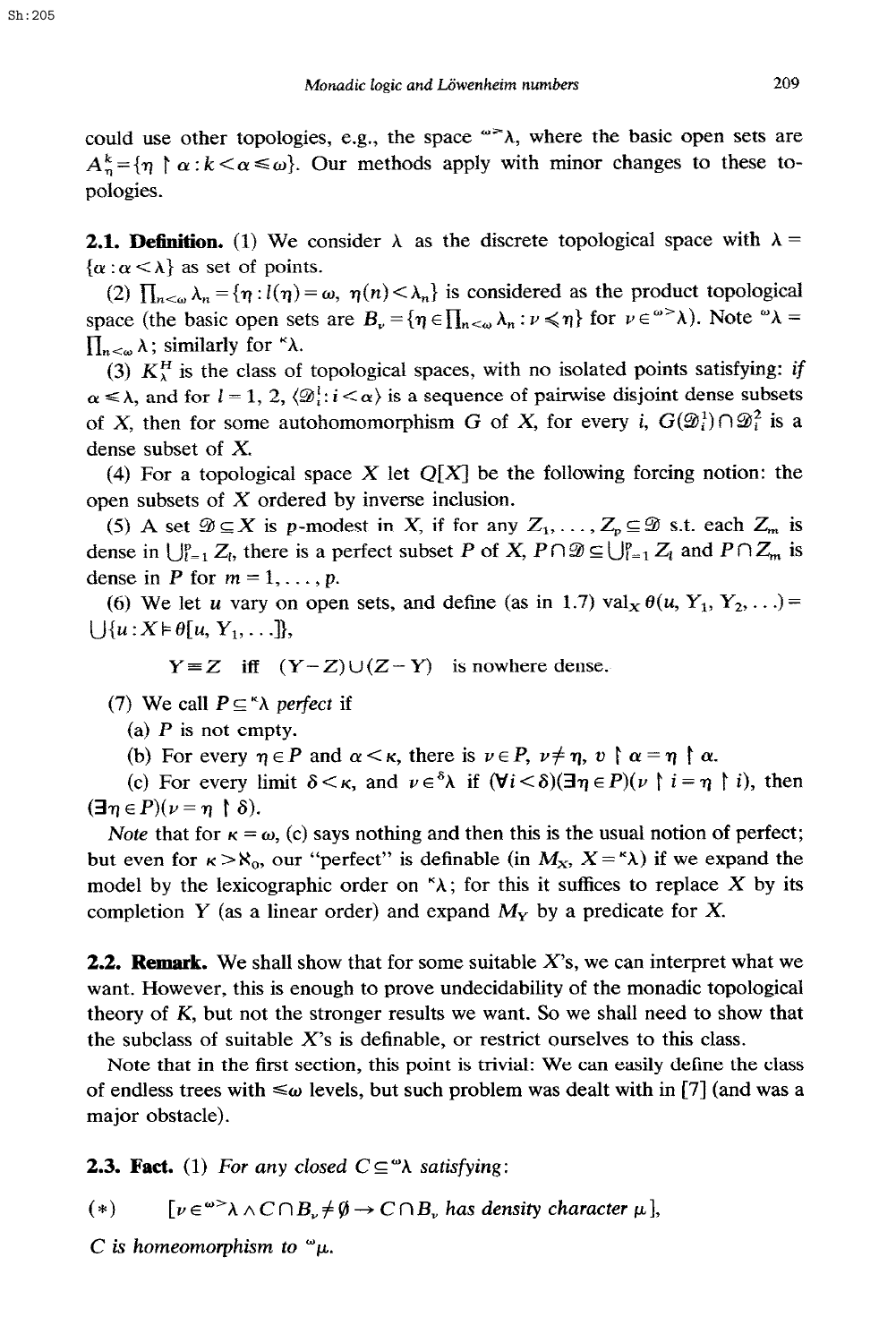(2) For any closed  $C \subseteq \mathcal{A}$ ,  $\bigcup \{u : u \text{ an open subset of } C, C \cap u \text{ is homeomorphic}$ *to some*  $^{\omega}\mu$ *} is a dense subset of C.* 

(3)  $\mathbf{A} \in K_{\lambda}^H$ , and  $\mathbf{A} \in K_{\lambda}^H$ .

(4)  $\{\eta \in \Lambda : \eta \text{ is eventually constant}\}\$ is p-modest in  $\Lambda$  (for  $p < \omega$ ).

Proof. Easy.

**2.4. Definition.** Let the formula  $\phi(u, Y, \mathcal{D}, W)$  say:

(a)  $\mathcal{D} \cap u$  is a dense subset of u which contains no perfect set and is 1-modest in X; and  $Y \subseteq \mathcal{D}$ .

(b) If P is perfect,  $P \cap \mathcal{D}$  dense in P,  $P \neg \mathcal{D} \subseteq W$ , then there is an open  $u' \subseteq u$ ,  $u' \cap P \neq \emptyset$  and  $u' \cap P \subseteq Y$  or  $u' \cap P \cap Y = \emptyset$ .

**2.5. Definition.** (1) We say X has  $(\Pr_{\lambda}^{1})$  if: *for every*  $\mathcal{D}, \alpha \leq \lambda, \mathcal{D}$  a dense 1-modest subset of X containing no perfect subset of X and dense pairwise disjoint  $\mathcal{D}_i \subseteq \mathcal{D}$ for  $i < \alpha$  for some W, for every  $Y \subseteq X$ 

$$
\mathrm{val}(\phi(u, Y, \mathcal{D}, W)) = \mathrm{val}\bigg(\bigvee_{i < \alpha} [Y \cap u = \mathcal{D}_i \cap u]\bigg).
$$

(2) We say X has  $(\Pr_{\lambda}^2)$  if for every  $\mathcal{D}, \mathcal{D}_i$  as above,  $\mathcal{D}_i = \mathcal{D}_i^1 \cup \mathcal{D}_i^2$ , each  $\mathcal{D}_i^1$  dense,  $\mathfrak{D}_i^1 \cap \mathfrak{D}_i^2 = \emptyset$  there are dense  $E_i^1 \subseteq \mathfrak{D}_i^1$  and W s.t., for every  $Y \subseteq X$ 

$$
\operatorname{val}(\phi(u, Y, \mathcal{D}, W) \equiv \operatorname{val}\left(\bigvee_{i < \alpha} \left[ Y \cap u = (E_i^1 \cup E_i^2) \cap u \right]\right).
$$

**Remark.** For some of the uses of  $(\Pr_{\lambda}^{2})$  we can weaken it (by not using the  $E_{\lambda}^{1}$ ): in 2.7 we need the stronger version, but not in the new use in 2.4: eliminating non-standard integers.

**2.6. Fact.** (1) *If X has* ( $Pr_{\lambda}^{1}$ ), *then it has* ( $Pr_{\lambda}^{2}$ ).

*(2) If*  $X \in K_{\lambda}^H$ , then in the definition of  $(\Pr_{\lambda}^2)$  we can replace "for every  $\mathcal{D}, \alpha \leq \lambda$ ,  $\mathfrak{D}_i$   $(i < \alpha)$ " by "for every  $\alpha \leq \lambda$  for some  $\mathfrak{D}, \mathfrak{D}_i, \mathfrak{D}_i^1, \mathfrak{D}_i^2$   $(i < \alpha)$ ".

Proof. Immediate.

**2.7. Fact.** Suppose X has  $(\Pr_1^2)$ ,  $\mathcal{D}_i \subseteq X$   $(i < \lambda)$  are dense and pairwise disjoint  $W \subseteq X$ ,  $\bigcup_{i \leq \lambda} \mathcal{D}_i = \mathcal{D}$ ,  $\mathcal D$  contains no perfect subset of X and is 1-modest and for *every*  $Y \subseteq \mathcal{D}$ 

$$
\mathrm{val}(\phi(u, Y, \mathcal{D}, W)) \equiv \mathrm{val}\bigg(\bigvee_{i < \lambda} [Y \cap u = \mathcal{D}_i \cap u]\bigg).
$$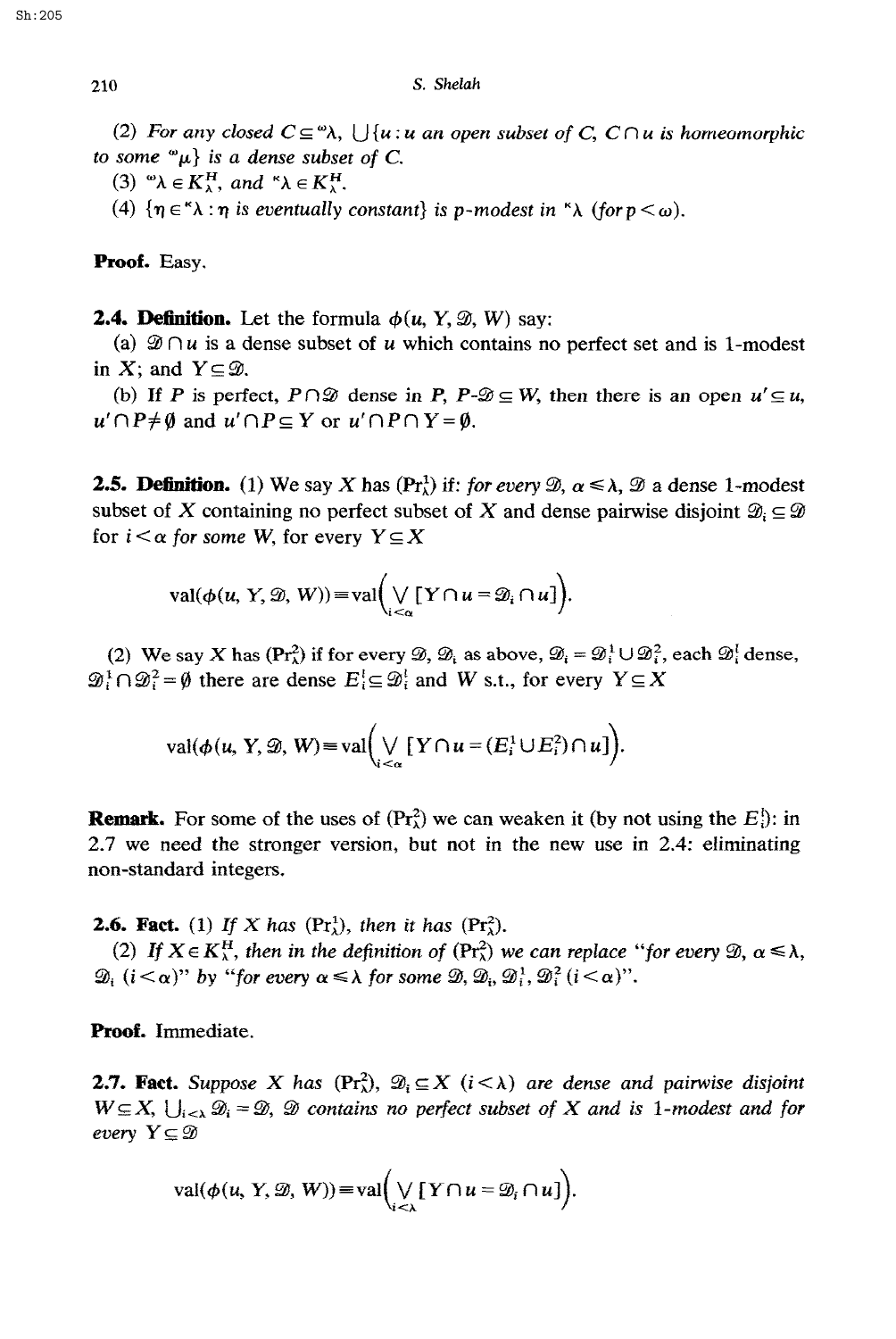Then for every *n*-place relation *R* on  $\lambda$  for some  $W_R \subseteq X$ , for every  $Y_1, \ldots, Y_n \subseteq X$ 

$$
(*) \quad \text{val}(\psi_n(u, Y_1, \dots, Y_n, \mathcal{D}, W, W_R))
$$
  
= val $\left(\bigvee_{(i_1, \dots, i_n) \in R} [Y_1 \cap u = \mathcal{D}_{i_1} \cap u \wedge \dots \wedge Y_n \cap u = \mathcal{D}_{i_n} \cap u] \right)$ 

(*the*  $\psi_n$  *depend on n only*).

**Proof.** Easy. We can code any relation using equivalence relations. Let  $\{\langle \iota_1^{\xi}, \ldots, \iota_n^{\xi} \rangle : \xi \leq \lambda \}$  be w.l.o.g., an enumeration of *R* such that:  $\iota_1^{\xi}, \ldots, \iota_n^{\xi} \neq \xi$ mod( $n + 1$ ). Let  $\mathcal{D}^l = \bigcup \{ \mathcal{D}_k : \xi = l \text{ mod}(n + 1) \}$  for  $l \leq n$ , and  $E_m^l$  be the equivalence relation on  $\lambda$  defined by:  $\alpha E_m^{\dagger} \gamma$  iff for some  $\xi = l \mod(n+1)$ ,  $\{\alpha, \gamma\} =$  $\{\xi, i_m^{\xi}\}\text{, or } \alpha = \gamma.$ 

We can apply Definition 2.5(2) to the family  $\{\mathcal{D}_{\{\alpha,\gamma\}}:\alpha,\gamma<\lambda,\ \{\alpha,\gamma\}\}\)$  is an  $E_m^l$ -equivalence class} where  $\mathcal{D}_{\{\alpha,\gamma\}} = \mathcal{D}_{\alpha} \cup \mathcal{D}_{\gamma}$  [standing instead  $\{\mathcal{D}_i : i < \lambda\}$ ] and with  $\mathscr{D}^1_{\{\alpha,\gamma\}}$ ,  $\mathscr{D}^2_{\{\alpha,\gamma\}}$  being  $\mathscr{D}_{\alpha}$ ,  $\mathscr{D}_{\gamma}$  when  $\alpha < \gamma$  (quite arbitrary otherwise); we get  $W_m^l$ . By  $W_m^l$ ,  $\mathcal{D}^l$  ( $l < n+1$ ,  $m < m+1$ ) we can get that (\*) holds. (The phrasing of  $\psi_n$  is left as an exercise to the reader.)

**2.8. Lemma.** For every sentence  $\theta$  from second-order logic, we can compute  $\theta^*$  s.t., *for any X which have*  $(\Pr_{\lambda}^2)$ 

 $X \models \theta^*$  *iff*  $\mathbb{F}_{\mathbf{O}[X]}``\lambda \upharpoonright \theta"$ .

**Proof.** As in 1.12, 1.13 (on  $Q[x]$  – see Definition 2.1(4)).

The previous discussion is somewhat empty; as, concerning our main aim, does " $\lambda$  have (Pr<sub>8</sub>)? So now comes the main point.

**2.9. The Main Lemma.** Suppose  $\lambda > \kappa$  are regular cardinals and  $((a) \vee (b)) \wedge (c)$ *where* 

(a) GCH *and*  $\lambda = \mu^+$ ; cf  $\mu \neq \kappa$ ,

(b)  $\Diamond_s$  *holds where*  $S = {\delta < \lambda : cf \delta = \kappa}$ ,

(c) (1)  $\kappa = \kappa^{<\kappa}$  or (2) for every  $\eta \in \mathcal{D}$ ,  $\eta(i) = \sup{\{\eta(\gamma) : \gamma < \kappa\}}$  for arbitrarily large  $i<\kappa$ .

Suppose :

(i)  $p^* \leq \omega$ .

(ii)  $\mathcal{D} \subseteq \mathcal{A}$  contains no perfect subset of X.

(iii) *For*  $i < \lambda$ *,*  $\mathcal{D}_i \subseteq \mathcal{D}$  *is a dense subset of X.* 

(iv) *For*  $p < p^*$ ,  $\mathcal{D}$  is *p*-modest.

*Then there is a set*  $W \subseteq \Lambda - \mathcal{D}$  *such that:* 

(a) If  $i<\lambda$ ,  $p, *u* open *and*  $Y_1, \ldots, Y_p$  *are dense subsets of*  $\mathcal{D}_i \cap u$  (hence$ of  ${}^{\kappa}\lambda$ ), then for some perfect  $P \subseteq u$ ,  $P - \mathcal{D} \subseteq W$ , and  $Y_i \cap P$  is dense in *P* for  $l=1,\ldots,P$ .

( $\beta$ ) *If*  $P \subseteq \Lambda$  *is perfect,*  $P \cap \mathcal{D}$  *is dense in* P, and  $P - \mathcal{D} \subseteq W$ , then for some  $i < \lambda$ and u,  $u \cap P \cap \mathcal{D} \subseteq \mathcal{D}_i$  and  $u \cap P \neq \emptyset$ .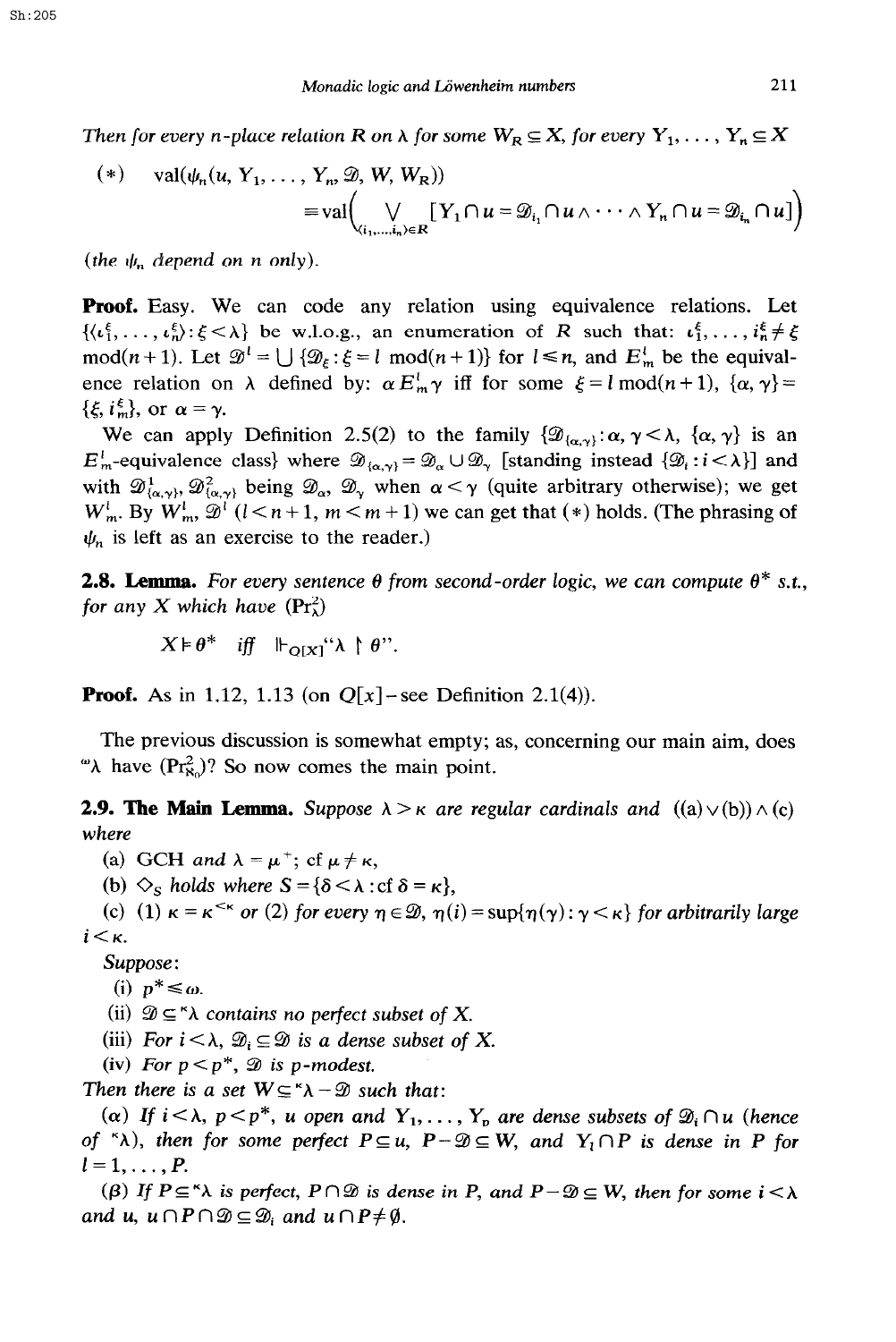**Remarks.** By Gregory [2] and Shelah [10], we know that if GCH holds,  $\lambda = \mu^+$ , cf  $\mu \neq \kappa$ , then  $\Diamond$ <sub>s</sub> holds (in fact it suffices that  $\lambda = 2^{\mu}$  and  $\mu^* = \mu \vee$  $[\mu > \kappa \wedge (\forall \chi < \mu) \chi^k \leq \mu]$ . Hence we shall use (b) only.

**Proof.** As  $\Diamond$ <sub>S</sub> holds, there are a natural number  $p_a$ , a basic open set  $u_a$  and subsets  $Y_1^{\delta}$ ,...,  $Y_{p_n}^{\delta}$  of  $\bigcup_{i<\delta} ({}^k i) \cap u$  such that for every basic open u, natural number  $p < p^*$  and subsets  $Y_1, \ldots, Y_p$  of u for stationarily many  $\delta \in S$ ,  $u_{\delta} = u$ ,  $p_8 = p$  and  $Y_l^8 = Y_l \cap (\bigcup_{i \leq 8}^k i)$  for  $l = 1, \ldots, p_8$ . (We assume for simplicity  $|i|^\kappa < \lambda$ for  $i < \lambda$ .)

We shall define for some  $\delta \in S$ , a perfect subset  $P_{\delta}$  of  $\delta \wedge$  (for the others  $P_{\delta} = \emptyset$ ).

Case A. For each  $l = 1, \ldots, p_{\delta}, Y_{l}^{\delta}$  is a dense subset of  $\bigcup_{i \leq \delta} ({}^{\kappa}i) \cap u_{\delta}$ . Moreover, for a closed unbounded subset C of  $\delta$ , for every  $i \in C$ ,  $l = 1, \ldots, p_{\delta}$ ,  $Y_i^{\delta} \cap \bigcup_{i \leq i} f_i$  is dense in  $\bigcup_{i \leq i} (f_i) \cap u$  and for some  $i(\delta) \leq \lambda : \bigcup_{i=1}^{\delta} Y_i^{\delta} \subseteq \mathcal{D}_{i(\delta)}$ , and  $p_8 < p^*$ . We now choose a perfect  $P_8 \subseteq {}^{\kappa} \delta \cap u_8$ , such that:

(1)  $P_8 \cap Y_l^8$  is dense in  $P_8$  for each  $l = 1, \ldots, p_8$ .

(2)  $P_8 \cap (\bigcup_{i \leq \delta} \kappa_i)$  is included in  $\bigcup_{i=1}^{p_6} Y_i^{\delta}$ .

(3)  $P_8 \cap \mathcal{D} \subseteq \mathcal{D}_{i(8)} \cap (\bigcup_{i \leq 8} \kappa_i).$ 

Let  $i(\gamma)(\gamma < \kappa)$  be increasing continuous,  $\delta = \bigcup_{\gamma < \kappa} i(\gamma)$ , such that  $Y_i^{\delta} \cap (\bigcup_{i \leq i(\gamma)}^{\kappa} j)$  is dense in  $\bigcup_{i \leq i(\gamma)}^{\kappa} \binom{\kappa}{i}$ . We define by induction on  $\gamma \leq \kappa$ , a set  $A_{\gamma} \subseteq \text{Ker}(i(\gamma))$  as follows: for  $\gamma=0$ , choose  $\eta_i^0 \in Y_i^{\delta} \cap (\bigcup_{j, and let  $A_0 =$$  $\{\eta_l^0 \upharpoonright \beta : \beta \leq \kappa, \ l = 1, \ldots, n_p\}$ . For  $\gamma < \kappa$  limit, let  $A_\gamma$  be  $\{\eta \in \kappa^{\gg} i(\gamma) : \text{ for every }$  $\beta < l(\eta)$ ;  $\eta \upharpoonright (\beta+1) \in \bigcup_{\beta < \gamma} A_{\beta}$ . For  $\gamma$  successer choose for every  $\nu \in$  $A_{\gamma-1}$  -  $\bigcup_{\beta<(\gamma-1)} A_{\beta}$ , $l(\nu)<\kappa$  and  $l=1,\ldots,p_{\delta}$  a sequence  $\eta_{\nu,l}^{\gamma} \in Y_{l}^{\delta}$ , s.t.  $\nu \leq \eta_{\nu,l}^{\gamma}$  $(\forall \beta)[l(v) = \beta \rightarrow \eta_{v,l}^{\gamma}(\beta) > i(\gamma - 1)]$  and  $\eta_{v,l}^{\gamma} \in \bigcup_{i \leq i(\gamma)} {(\gamma)}$ . By the p-modesty of  $\mathscr D$  in X applied to  $Y_i^{\delta} \cap (\cup_{\gamma \leq \kappa} A_{\gamma})$  we get  $P_{\delta}$  as required, because

(\*) if  $\eta \in \Lambda - \mathcal{D}$  is in the closure of  $\bigcup_{\gamma \leq \kappa} A_{\gamma} \cap \Lambda$ , then sup $\{\eta(\gamma) : \gamma \leq \kappa\}$  is  $\delta$  (in fact, for each  $i < \delta$  for a closed unbounded set of  $\gamma < \kappa$ ,  $\eta(\gamma) > i(\gamma)$ .

*Case B.* Note Case A. Let  $P_6 = \emptyset$ .

Now let  $W = \bigcup \{P_8 - \mathcal{D} : \delta \in S\}$ . Let us check  $(\alpha)$  and  $(\beta)$ . As for  $(\alpha)$  - this is directly guaranteed by the choice of the  $Y_1^{s}$ 's and that of W. So we shall work on ( $\beta$ ). So suppose  $P \subset \alpha$  is perfect,  $P \cap \mathcal{D}$  dense in *P* and  $P - \mathcal{D} \subseteq W$ .

Clearly  $P - \mathcal{D}$  is dense in *P* (as  $\mathcal{D}$  does not contain a perfect set). So there is a minimal *i* such that  $\bigcup \{P_{\delta} \cap P - \mathcal{D} : \delta \in S, \delta \leq i\}$  is somewhere dense in *P*. Now *i* cannot be limit of cofinality  $\lt_K$  (as for any perfect  $P \subseteq \land$ ), the union of  $\lt_K$ nowhere dense subsets is nowhere dense).

If i is a successor, necessarily  $(i-1) \in S$ ,  $P_{i-1} \neq 0$  and  $P_{i-1} \cap P - \mathcal{D}$  is somewhere dense in P, so as both are closed for some i,  $P_{i-1} \cap u = P \cap u \neq \emptyset$  as required.

Let *i* be limit, cf  $i = \kappa$ . Now if  $\eta \in P_8 - \mathcal{D}$ , Sup $\{\eta(\gamma): \gamma < \kappa\} = \delta$ , hence if  $\eta \in$  $P-\mathcal{D}$  is in the closure of  $\bigcup \{P_{\delta} \cap P-\mathcal{D} : \delta < i, \delta \in S\}$ , but not in the closure of  $\bigcup \{P_{\delta} \cap P-\mathcal{D}: \delta \leq j, \delta \in S\}$  for  $j \leq i$ , then  $\xi_n = \text{supp}\{\eta(\gamma): \gamma \leq \kappa\}$  satisfies by the first,  $\xi_n \leq i$ , and by the second,  $\eta$  is not in  $\bigcup_{\delta \leq i} P_{\delta}$ , hence is in  $\bigcup_{\delta \geq i} P_{\delta}$ , hence  $\xi_n \ge i$ ; so  $\xi_n = i$ , hence  $\eta$  belongs to  $P_i$ . But for some u,  $P \cap u \ne 0$ , and  $\bigcup \{P_{\delta} \cap P \cap u - \mathcal{D} : \delta \leq i, \delta \in S\}$  is dense in  $P \cap u$ , and the set of  $\eta \in P \cap u - P_i$  is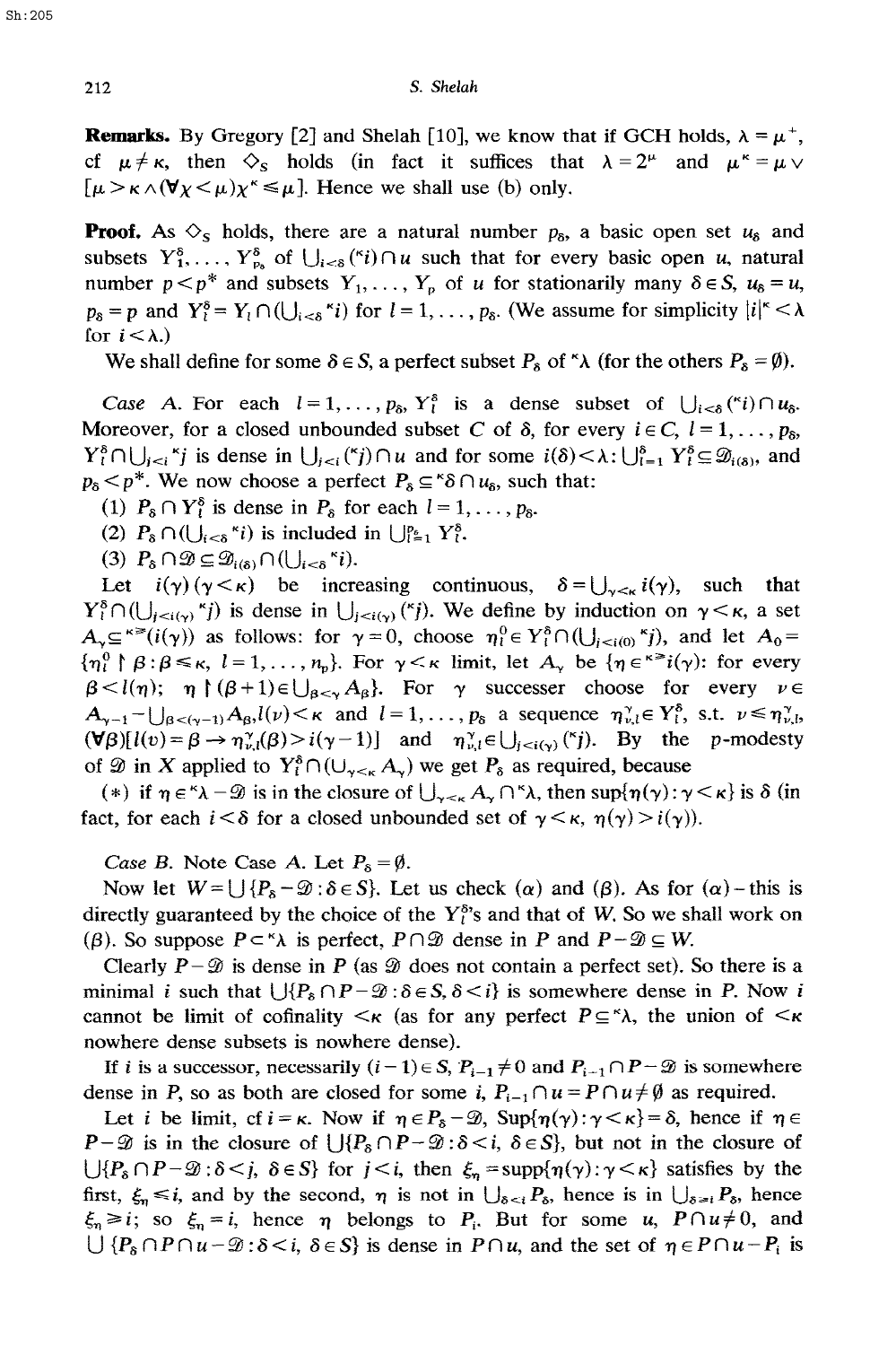$\subseteq \bigcup_{\delta \leq i} (P_{\delta} \cap P)$ , hence the union of *K* nowhere dense sets in *P*, and by (ii)  $P - \mathcal{D}$ cannot be included in such a union, hence  $(P \cap u - \mathcal{D}) \cap P_i$  is dense in  $P \cap u$ , hence  $P \cap u = P_8 \cap u$ , and we finish as before.

We are left with the case cf  $i > \kappa$ . Let us assume (c)(2). Clearly w.l.o.g.  $P - \mathcal{D} \subseteq$  $\bigcup_{\delta \leq i} P_{\delta}$ . Choose  $\eta \in (P - \mathcal{D}) \cap u$ , so  $\eta \in P_{\delta(0)}$  for some  $\delta(0) \leq i$ . For each  $j \in$  $S-(\delta(0)+1)$  for some  $\alpha=\alpha_i<\kappa$ ,  $\{\nu\in^{\kappa}\lambda:\nu\upharpoonright\alpha=\eta\upharpoonright\alpha\}\cap P_j=\emptyset$ . We now define by induction on  $\xi < \kappa$ ,  $\langle \eta_\alpha^{\xi} : \alpha < \kappa \rangle$ ,  $\beta_{\xi} < i$  and  $\langle \gamma_\alpha^{\xi} : \alpha < \kappa \rangle$  such that:

- (a)  $\eta_{\alpha}^{\xi} \in P$ ,  $\eta_{\alpha}^{0} = \eta$ .
- (b)  $\gamma_\alpha^{\xi} \le \gamma_\alpha^{\xi} < \kappa$  for  $\zeta < \xi$  and  $\gamma_\alpha^0 = \alpha$  and for limit  $\xi$ ,  $\gamma_\alpha^{\xi} = \bigcup_{\zeta < \xi} \gamma_\alpha^{\xi}$ .
- (c)  $\beta_{\epsilon} = \sup \{ \eta_{\alpha}^{\zeta}(j) + 1 : \zeta \leq \xi, \alpha < \kappa, j < \kappa \}$  which is  $\langle i, \zeta \rangle$
- (d)  $\eta_{\alpha}^{\xi} \upharpoonright \gamma_{\alpha}^{\zeta} = \eta_{\alpha}^{\zeta} \upharpoonright \gamma_{\alpha}^{\zeta}$  for  $\zeta < \xi$ .
- (e) For each  $\alpha$  ( $\exists j$ )[ $\gamma_{\alpha}^{\xi} < j < \gamma_{\alpha}^{\xi+1} \wedge \eta_{\alpha}^{\xi+1}(j) > \beta_{\xi}$ ]

There is no problem to do this, and then define it for  $\alpha < \kappa$ ; let  $\eta_{\alpha}^*$  be the unique member of " $\lambda$  such that  $(\forall \xi < \kappa) [\eta_{\alpha}^* \upharpoonright \gamma_{\alpha}^{\xi} = \eta_{\alpha}^{\xi} \upharpoonright \gamma_{\alpha}^{\xi}]$ . By (c) (2),  $\eta_{\alpha}^* \notin \mathcal{D}$ , but  $\eta_{\alpha}^*$ is in the closure of P, hence is  $P-\mathscr{D}$ . As  $\sup\{\eta^*_\alpha(j): j<\kappa\}$  is  $\beta(*) \stackrel{\text{def}}{=} \bigcup_{\xi<\kappa} \beta_\xi$ ,  $\eta_{\alpha}^*(j) < \beta(*)$ ,  $P - \mathcal{D} \subseteq W$ , necessarily  $\eta_{\alpha}^* \in P_{\beta(*)}$ . But  $\eta_{\alpha}^*$  contradicts the choice of  $\alpha_{\beta(*)}$  above.

If (c) (1) occurs, the proof is similar, choosing many  $\eta$ 's as in the definition of the *P,'s.* 

**2.10. Definition.** For ultrafilters  $E_1$ ,  $E_2$  on a regular cardinal  $\kappa$ , we say  $E_1$  is orthogonal to  $E_2$  if in the following play, player I has no winning strategy.

The play lasts  $\kappa$  moves, in the ith move player I chooses an ordinal  $\alpha_{2i}$ ,  $\sup_{i\leq 2i} \alpha_i \leq \alpha_{2i} \leq \kappa$ , and then player II chooses an ordinal  $\alpha_{2i-1}, \alpha_{2i} \leq \alpha_{2i+1} \leq \kappa$ .

Player II wins in the play if  $\bigcup_{i \leq \kappa} [\alpha_{4i}, \alpha_{4i+1}]$  belongs to  $E_1$ , and  $\bigcup_{i \leq \kappa}$  $[\alpha_{4i+2}, \alpha_{4i+3})$  belongs to  $E_2$ .

**Remark.** For  $\kappa = \aleph_0$ , the case we shall be interested in, this relation is symmetric.

**2.11. Lemma.** Suppose  $E_1$ ,  $E_2$  are non-principal orthogonal ultrafilters on  $\omega$ . Let

$$
\mathcal{D}_i = \{ \eta \in \mathcal{D} \times \colon \text{ for every large enough } n, \ \eta(n) = i \},
$$
\n
$$
W_i = \{ \eta \in \mathcal{D} \times \colon \{ n : \eta(n) = i \} \in E_1 \cap E_2 \}.
$$
\n
$$
\mathcal{D} = \bigcup_{i \leq \alpha} \mathcal{D}_i, \qquad W = \bigcup_{i \leq \alpha} W_i.
$$

*Then* 

(a)  $\mathcal D$  is dense (in  $\mathcal D$ ) and p-modest (for every p).

(b) If  $i < \lambda$ ,  $p < \omega$ , u open and  $Y_1, \ldots, Y_p$  are dense subsets of  $\mathcal{D}_i \cap u$ , then for *some perfect*  $P \subseteq u$ ;  $P - \mathcal{D} \subseteq W$ , and  $Y_i \cap P$  is dense in P for  $l = 1, \ldots, p$ .

*(c)* If  $P \subseteq \mathcal{A}$  is perfect,  $P \cap \mathcal{D}$  dense in P and  $P - \mathcal{D} \subseteq W$ , then for some  $i < \lambda$ , and  $u, u \cap P \cap \mathcal{D} \subseteq \mathcal{D}_i$  (and  $u \cap P \neq \emptyset$ ).

**Remark.** (1) We can of course get such results for more complicated families of  $\mathscr{D}_i$ 's, and for  $\kappa > \aleph_0$ .

*(2) See [5]* for a closely related proof.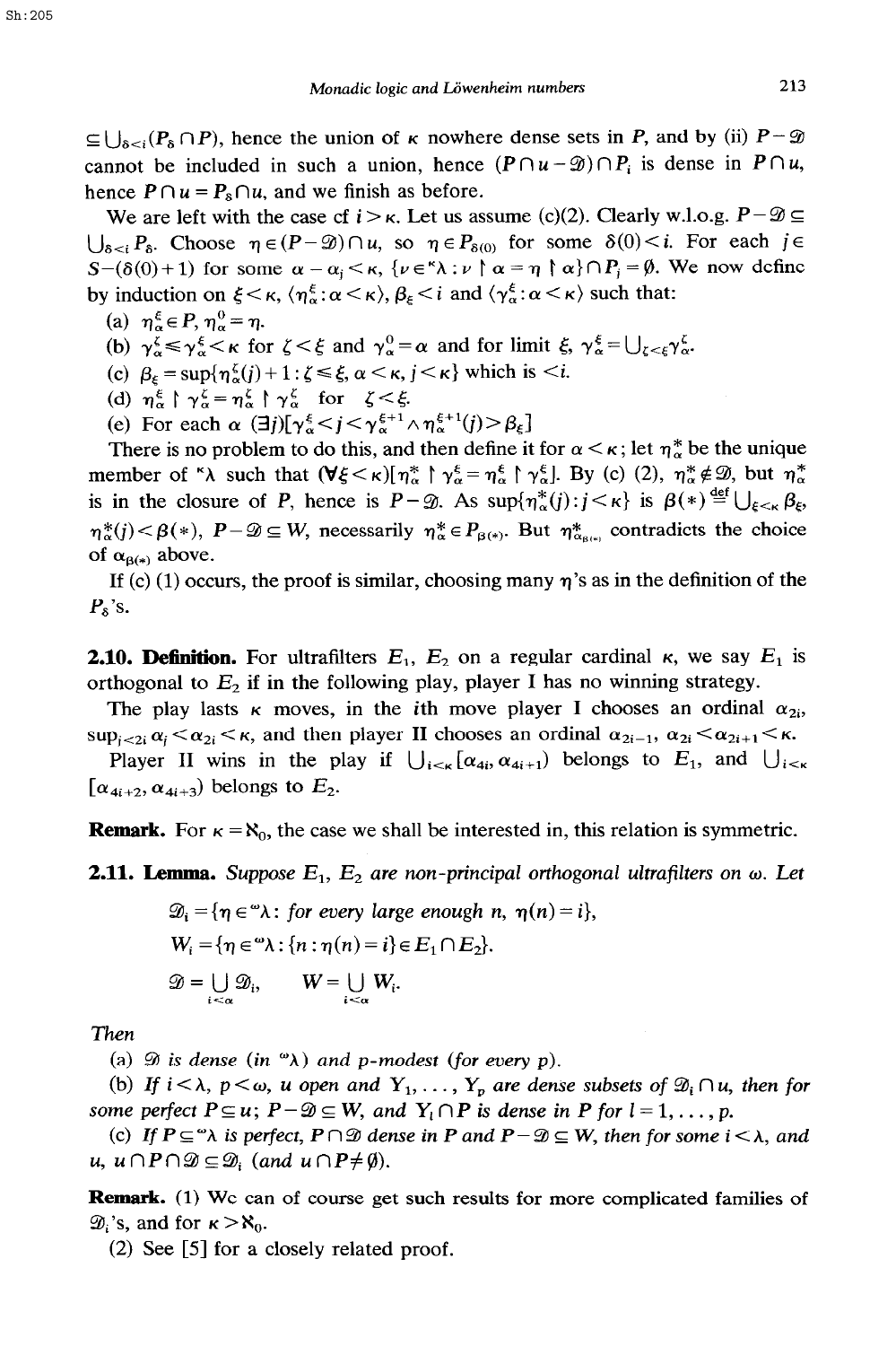**Proof.** (a) This is easy.

(b) Let  $i < \lambda$ ,  $p < \omega$ , open u and dense subsets  $Y_1, \ldots, Y_p$  of  $\mathcal{D}_i \cap u$ . We define by induction on *n*, a  $k_n < \omega$  and a finite subset  $s_n$  of  $Y_1 \cup \cdots \cup Y_p$  such that:

(1)  $|s_n|=n+1$ ,

 $(2)$   $S_n \subseteq S_{n+1}$ ,

(3)  $k_n < k_{n+1}$ ,

(4) for every  $\eta \in s_n$ ,  $[k_n < m < \omega \Rightarrow \eta(m)=i]$ ,

(5) for every  $\eta \neq \nu \in s_n$ ,  $\eta \restriction k_n \neq \nu \restriction k_n$ ,

(6) for some  $\eta_n \in s_n$  and  $m_n \in \{1, ..., p\}$ ,  $s_{n+1}-s_n = \{\nu_n\}$ ,  $\nu_n \in Y_{m_n}$ ,  $\nu_n \upharpoonright k_m =$  $\eta_n \restriction k_n, \nu_n(k_n) \neq i,$ 

(7) if  $n = (p+1)^l$ , then  $\{(n_a, m_a) : (p+1)^l \leq q < (p+1)^{l+1}\} = \{(n, m) : n \in s_m,$  $m = 1, \ldots, p$ .

There is no problem to do this. Now P, the closure of  $\bigcup_{n<\omega} s_n$ , is perfect,  $P-\bigcup_{n<\omega} s_n$  is disjoint to  $\mathscr D$  (as  $\nu_n(k_n) \neq i$ ), and  $P \cap Y_i$  is dense in *P*. Is  $P-\mathscr D \subseteq$ *W*? It is easy to prove that if  $v_1$ ,  $v_2 \in P - \mathcal{D}$ ,  $v_1 \upharpoonright n \neq v_2 \upharpoonright n$ , then  ${m : m \ge n, \nu_1(m) \ne i}$  and  ${m : m \ge i, \nu_2(m) \ne i}$  are disjoint.

Hence  $\{\nu \in P - \mathcal{D} : \{m : \nu(m) \neq i\} \in E_i\}$  has at most one member; hence for all  $\nu \in P - \mathcal{D}$  except possibly two,  $\{m : \nu(m) = i\} \in E_1 \cap E_2$ . So for some u,  $P - u$  is as required.

(c) We suppose *P* is a counterexample, and we shall construct from this a winning strategy for player I in the game from Definition 2.10. If possible choose u and  $\gamma(*)$  such that  $P \cap u \neq 0$ ,  $P \cap W_{\gamma(*)} \cap u$  is dense in  $P \cap u$ .

Player I, in the *i*th move, chooses also  $\eta_i \in P \cap \mathcal{D}$  such that the following holds:

(1) If u,  $\gamma(*)$  are defined, then  $\eta_i \in u$ .

(2) If  $\gamma(*)$  is defined, for even *i*, then  $\eta_i \in W_{\gamma(*)}$ , for odd *i*,  $\eta_i \notin W_{\gamma(*)}$ .

(3) If  $\gamma(*)$  is not defined, let  $\eta_i \in W_{\gamma(i)}$  ( $\gamma(i)$  is uniquely determined) and  $\gamma(i) \notin {\gamma(j) : j < i}.$ 

**(4)**  $\eta_i \upharpoonright (\bigcup_{j < 2i} \alpha_j) = \eta_{i-1} \upharpoonright (\bigcup_{j < 2i} \alpha_j).$ 

(5)  $\langle \eta_i(m) : \alpha_{2i} \leq m \lt \omega \rangle$  is constant ( $\gamma(i)$ , in fact).

There is no problem for player I to carry the strategy. If player II wins a play in which player I uses this strategy; then  $\eta \stackrel{\text{def}}{=} \bigcup_i {\eta_i \restriction (\bigcup_{j < 2i} \alpha_j)}$  is in  $P - \mathcal{D}$  but not in any  $W_{\gamma}$ , contradiction.

**2.12. Claim.** (1) Any closed subset of " $\lambda$  (or  $\prod_{n<\omega}\lambda_n$ ) is a completely metrizable *space.* 

(2) Suppose X is a completely metrizable space,  $\mathcal{D}_i$  ( $i < \kappa$ ) are *dense subsets of* X.

*Then*  $\bigcup \{u: \text{ for some } \mu \text{ there is a homeomorphism from  $\omega_{\mu}$  onto a co-meagre$ *(dense) subset of X | u; and for*  $i < \text{Min}\{\mu, \kappa\}$  *{* $\eta \in \mathcal{A} : \eta(n) = i$  *for every large enough n} is mapped into*  $\mathcal{D}_i$  *is a dense subset of X.* 

**Proof.** (1) Let  $d(\eta, \nu) = \text{Inf}\{2^{-n} : \eta \upharpoonright \eta = \nu \upharpoonright n\}.$ 

(2) Let  $\lambda$  be the number of open subsets of X. We shall define by induction on  $n < \omega$ ,  $I_n$ ,  $x_n$ ,  $u_n$ ,  $(\eta \in I_n)$  s.t.:

Sh:205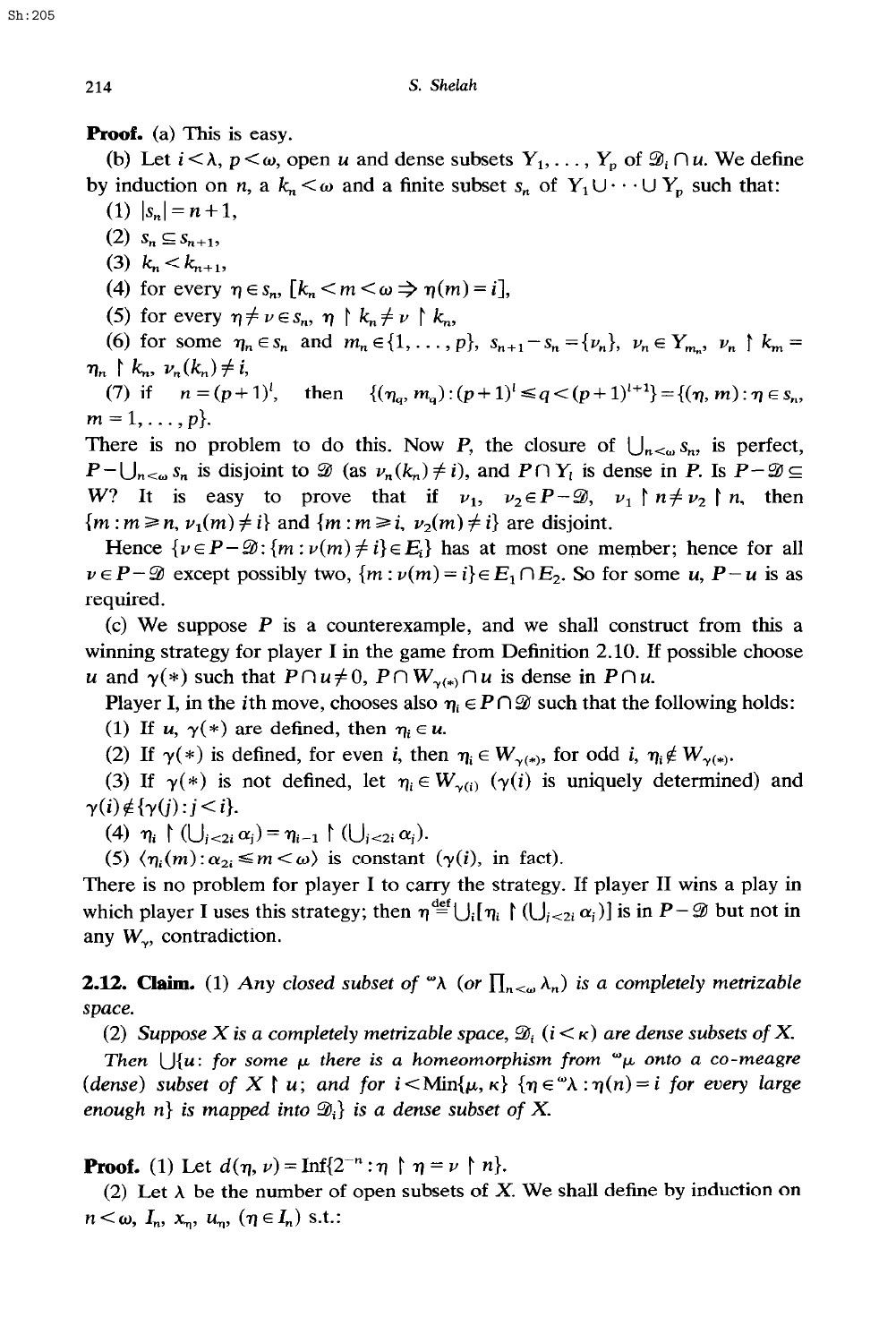(i)  $I_n \subseteq \gamma \lambda$ ,  $I_0 = \{ \langle \rangle \}$ , and  $\eta \in I_n = (\exists \alpha)(\eta' \langle \alpha \rangle \in I_{n+1})$  and  $\{ \alpha : \eta' \langle \alpha \rangle \in I_{n+1} \}$  is an initial segment of the ordinals or the union of an initial segment and a singleton.

(ii)  $u_{\odot} = X$ ,  $u_n$  an open subset of u.

(iii) If  $\eta \in I_{n+1}$ , then  $u_n \subset u_{n+m}$ , and even the closures of  $u_n$  is  $\subset u_{n+m}$ .

(iv)  $\bigcup \{u_{n\gamma(\alpha)} : \eta^{\gamma}(\alpha) \in I_{n+1}\}\$ is a dense subset of  $u_n$  for  $\eta \in I_n$ .

(v)  $u_n$  has diameter  $\langle 2^{-l(n)} \text{ when } \eta \neq \langle \rangle$ .

(vi)  $x_n \in u_n$ : if  $\eta(l(\eta)-1) = \alpha < \kappa$ , then  $x_n \in \mathcal{D}_\alpha$ , and if  $\eta(f(\eta)-1) =$  $\eta(l(\eta)-2) = \alpha$ , then  $x_n = x_{n} \upharpoonright (l(\eta)-1)$ .

(vii)  $\{\alpha : \eta^{\wedge}(\alpha) \in I_{n+1}\}\$ is the maximal number of pairwise disjoint open nonempty subsets of  $u_n$  (the supremum is obtained for metrizable spaces).

There are no problems to carry the definition. Let  $I_{\omega} = \{ \eta \in \mathcal{A} : \eta \upharpoonright n \in I_n \text{ for } i \in I_n \}$ every  $n < \omega$ . By (v) above, for every  $\eta \in I_{\omega}$ ;  $\bigcap_{k < \omega} u_{\eta + k}$  is non-empty, and choose  $x_n \in \bigcap_{k \leq \omega} u_{n+k}$ , and if  $\langle \eta(n) : n \leq \omega \rangle$  is eventually constant,  $x_n = x_{n+k}$  for n large enough. Let  $C = \{x_n : \eta \in I_\omega\}$ , it is a dense subset of X: if u is any open subset of X, we shall choose by induction on n,  $v_n \in I_n$  s.t.,  $u \cap u_{v_n} \neq \emptyset$  and  $v_n = v_{n+1} \upharpoonright n$ ; for  $n = 0$  no problem, for  $n + 1$ : as  $\bigcup \{u_{\nu_n \wedge \langle \alpha \rangle} : v_{\nu \wedge \langle \alpha \rangle} \in I_{n+1}\}$  is a dense subset of  $u_{\nu_n}, v_{n+1}\big)$ exists, so the diameter of  $u_{\nu_n}$  which is  $2^{-l(\nu_n)} \leq 2^{-n}$ ; as this holds for every *n*,  $d(x_n, u) = 0$ ; this proves that C is a dense subset of X, because X is a regular space.

It is also clear that the mapping  $x_n \to \eta$  is a one-to-one homeomorphism from  $X \upharpoonright C$  onto " $\lambda \upharpoonright I_{\omega}$ .

We still have one minor problem: we have  $I_{\omega}$  rather than  $\omega_{\mu}$  for some  $\mu$ . As we want the homeomorphism locally, the following suffices. Let  $I = \bigcup_{n \leq \omega} I_n$  and for  $\nu \in I$  let  $\lambda_{\nu} = |\{\eta \in I : \nu \leq \eta\}|$ , and let  $A = \{\nu \in I: \text{ for every } \rho, \eta, \text{ if } \nu \leq \rho \leq \eta \in I\}$ then  $\lambda_{\nu} \leq \lambda_{\rho}$  (but always  $\lambda_{\nu} \geq \lambda_{\rho}$ ). Clearly it suffices to prove that for  $\nu \in A$ ,  $B_\nu \cap C$  is homeomorphism to  $\alpha(\lambda_\nu)$ , but this follows by 2.3.

**2.13. Conclusion.** *Suppose there are orthogonal non-principal ultrafilters on ω. Then* 

(1) *Every completely metrizable space has*  $(\Pr_{\mathbf{x}}^2)$ .

*(2) In the monadic topological theory of a class K of completely metizable* spaces we can interpret  $\{\theta: \theta \text{ a second-order sentence and for every } X \in K, \|\cdot_{\mathcal{O}(X)} \circ \theta \in \theta\}$ .

**2.14. Fact.** If CH (i.e.,  $2^{\aleph_0} = \aleph_1$ ), then there are orthogonal (non-principal) ultrafil*ters on w.* 

2.14A **Remark.** We think that CH is not necessary. Note that this is equivalent to:  $E_1$ ,  $E_2$  being non-principal ultrafilters on  $\omega$ , and for every increasing  $\langle n_i : i \rangle$  $\omega$ ),  $E_1/E \neq E_2/E$  where *E* is the equivalence relation on  $\omega$  defined by

$$
k E e^{\det}(\forall i)[k \geq n_i \equiv l \geq n_i].
$$

**2.15 Lemma.** Suppose  $E$  is a filter on  $\omega$  such that:

(i) All co-finite sets *belong to E.*